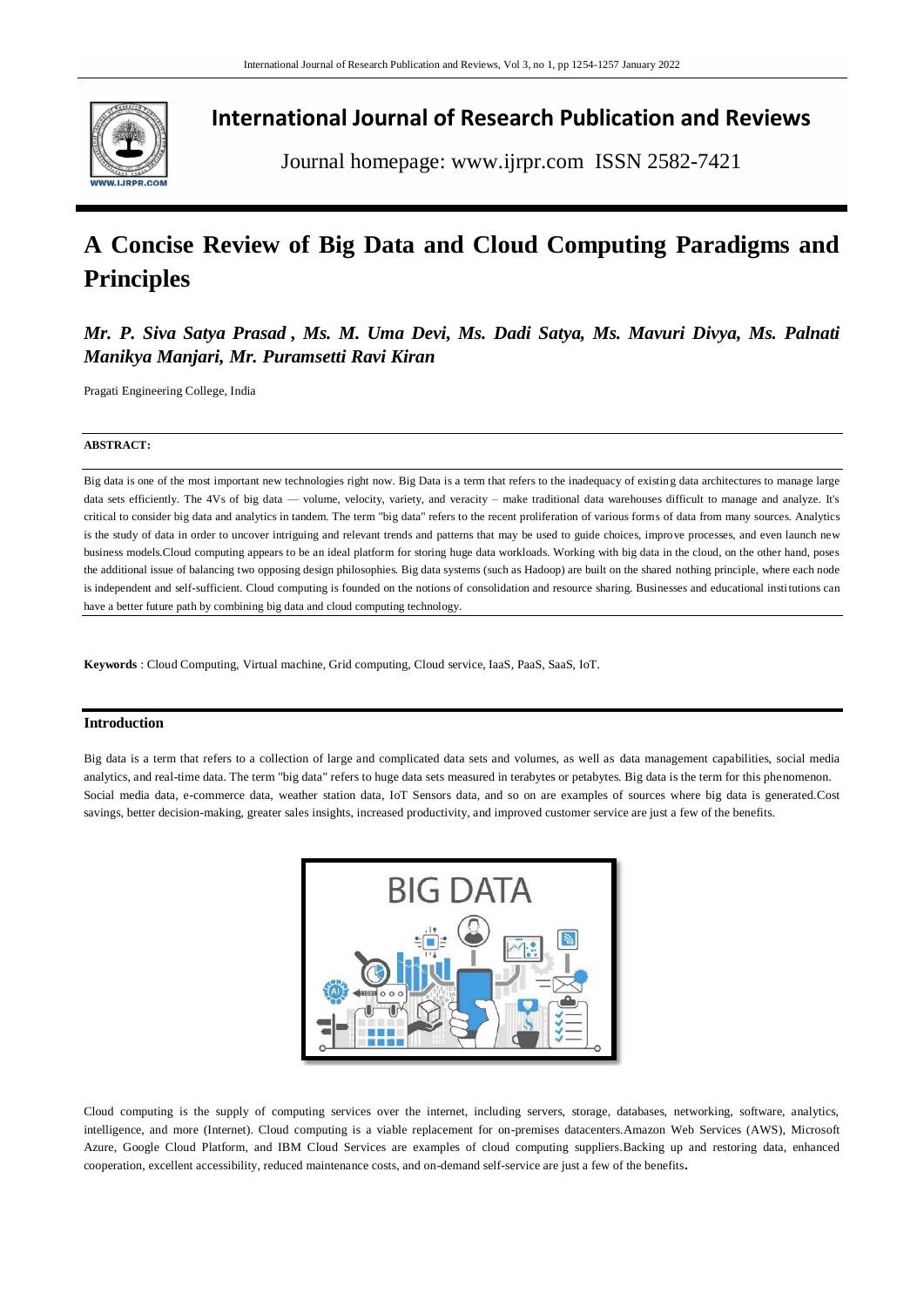

# **Paradigm**

Big Data is a paradigm shift. The vast majority of people are concerned about how their personal data is used. Because of the internet's ubiquity, Big Data Analytics tends to intrude on our daily life. For example, Big Data research could entail looking into a customer's social contacts, buying habits, location monitoring, communication, and even seemingly benign activities like power usage at home. A combination of all of these data can be used to uniquely identify an individual and serve as "digital DNA." The Big Data Analysis paradigm has been hampered by serious underlying data privacy issues. These issues are present in practically all ICT innovations, not only Big Data. It involves questions of confidentiality (who owns the data generated?). who owns the data analysis results? ), and integrity (who guarantees the data's accuracy? Interoperability (who sets the standards for data exchange?) and False positive data analysis (who would be responsible for that?). as well as accessibility.

Variety of Big data – Structured, unstructured and semi structured data

Volume of Big data –Speed of data generation

Value of Big data – Extracting useful information and making it valuable

Velocity of Big data – Speed of data generation

Cloud computing is a computer paradigm in which users can access typically real-time scalable resources such as files, data, programs, hardware, and third-party services via the Internet using a Web browser. Infrastructure as a Service (IaaS), Platform as a Service (PaaS), and Software as a Service (SaaS) are the three service models used in cloud computing (SaaS).

A management infrastructure must be provided by cloud architecture, which comprises functions such as:

: Computational resources provisioning;

- Dynamic workload balancing
- Performance monitoring
- Multi-tenancy
- Resource pooling
- Elastic Scalability

# **Current Trends**

#### *Current Trends for cloud computing:*

Current Cloud Computing Trends: As cloud computing technologies advance and more businesses adopt cloud-based services, it's critical to keep up with the latest developments. Let's have a look at some of the cloud computing trends for 2021.

1. A growing number of enterprises will use hybrid cloud services.

While a public cloud solution has advantages such as reduced costs, less maintenance, and nearly infinite scalability, it is not a viable option for organizations in regulated industries due to tight data security and compliance requirements.

# 2. "Distributed Cloud's" Ascension

A distributed cloud solution distributes public cloud services over multiple physical locations to enhance performance and compliance, and it's a great fit for enterprises with specific geographic needs.

#### 3. No-Server Computing

Although serverless computing is a relatively new cloud service, demand for it is predicted to increase by 25% by 2025. Because all resources are allotted by the cloud service provider, it is especially useful for software developers who no longer have to manage and maintain network servers.

4. The Multi-Cloud Revolution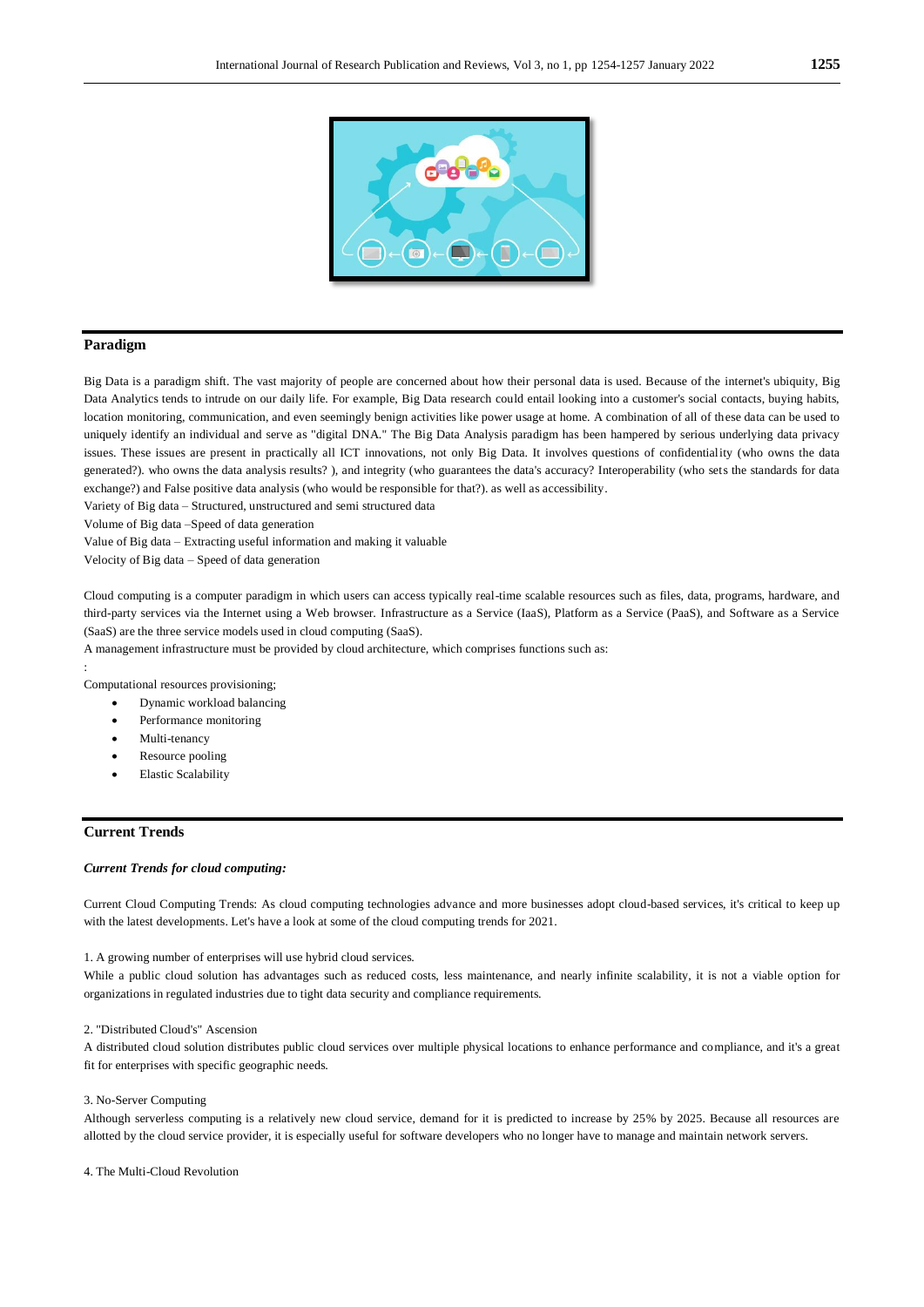More enterprises will create multi-cloud strategies in the future, with little to no reliance on a single cloud provider. In order to accelerate market launches and time to market for multi-cloud products and services, providers will attempt to form partnerships that combine their mutual capabilities.

#### *Current Trends on Big Data:*

Operational Big Data Technologies and analytical Big Data Technologies are the two types of Big Data Technologies.

#### **1. The Benefits of Cloud Computing**

When used appropriately, AI and IoT enable speedier data generation, which is beneficial to organizations. IoT applications will require scalable cloudbased solutions to manage the ever-increasing volume of data. Many firms have already implemented Hadoop on Cloud, and the remainder should follow suit in order to keep their competitive advantage.

# **2. Hadoop will continue to evolve with new features**.

Hadoop, one of the most popular big data platforms, will be enhanced with enterprise-level capabilities. Hadoop will become versatile enough to work in new sectors and corporations will be able to exploit its capabilities without any security issues once Hadoop's security projects like Sentry and Rhino become reliable.

#### **3. Performance will be determined by real-time speed.**

Organizations now have the data sources as well as the ability to store and handle large amounts of data. The speed with which they can deploy analytics solutions will be the true determining element in their success. Big data technologies such as Spark, Storm, Kafka, and others are being finetuned with speed in mind, and businesses will soon be able to use this real-time functionality.

### **4. The Digital Revolution**

The ability of an organization to mix automation and digitization leads to digital transformation. Big Data is emerging as one of the primary drivers of digital transformation as the global corporate scene grows more competitive, smart, and data-centric. Businesses all across the world use large amounts of unstructured data to uncover hidden patterns in their business models, making Big Data even more significant.

# **Future Directions**

Cloud computing is strong and expansive, and it will continue to grow and give several benefits in the future. Cloud computing is very cost-effective, and businesses can use it to expand. Cloud computing has a bright future ahead of it, with benefits for both the host and the customer.

The volume of data in Big Data will continue to grow and migrate to the cloud. The majority of big data experts think that the amount of data generated in the future would expand dramatically. IDC estimates that the global datasphere will reach 175 zettabytes by 2025 in its Data Age 2025 research for Seagate.

# **Conclusion**

Big Data, low-cost commodity technology, and new information management and analytic tools have combined to create a watershed moment in data analysis history. Because of the convergence of these tendencies, we now have the capabilities to analyze massive data sets fast and cheaply for the first time in history. These abilities are neither hypothetical nor straightforward. They are a significant step forward and a clear chance to achieve massive benefits in efficiency, productivity, revenue, and profitability. The Age of Big Data is here, and if both business and technology professionals continue to collaborate and deliver on the promise, these are truly transformative times.

Cloud computing is a relatively young technological advancement with the potential to have a significant global influence. It delivers numerous advantages to its users and enterprises. For example, one of the advantages it offers organizations is that it lowers operational costs by spending less on maintenance and software upgrades and allowing them to focus more on their core business. There are, however, other obstacles that cloud computing must overcome. People are increasingly concerned about the security and privacy of their personal information. There are no international norms or rules governing the use of cloud computing data. Data protection regulations exist in Europe, but none exist in the United States, despite the fa ct that it is one of the most technologically advanced countries on the planet. Users are also concerned about who has access to and control of their data. Cloud computing, on the other hand, will change the future if there are global norms and regulations.